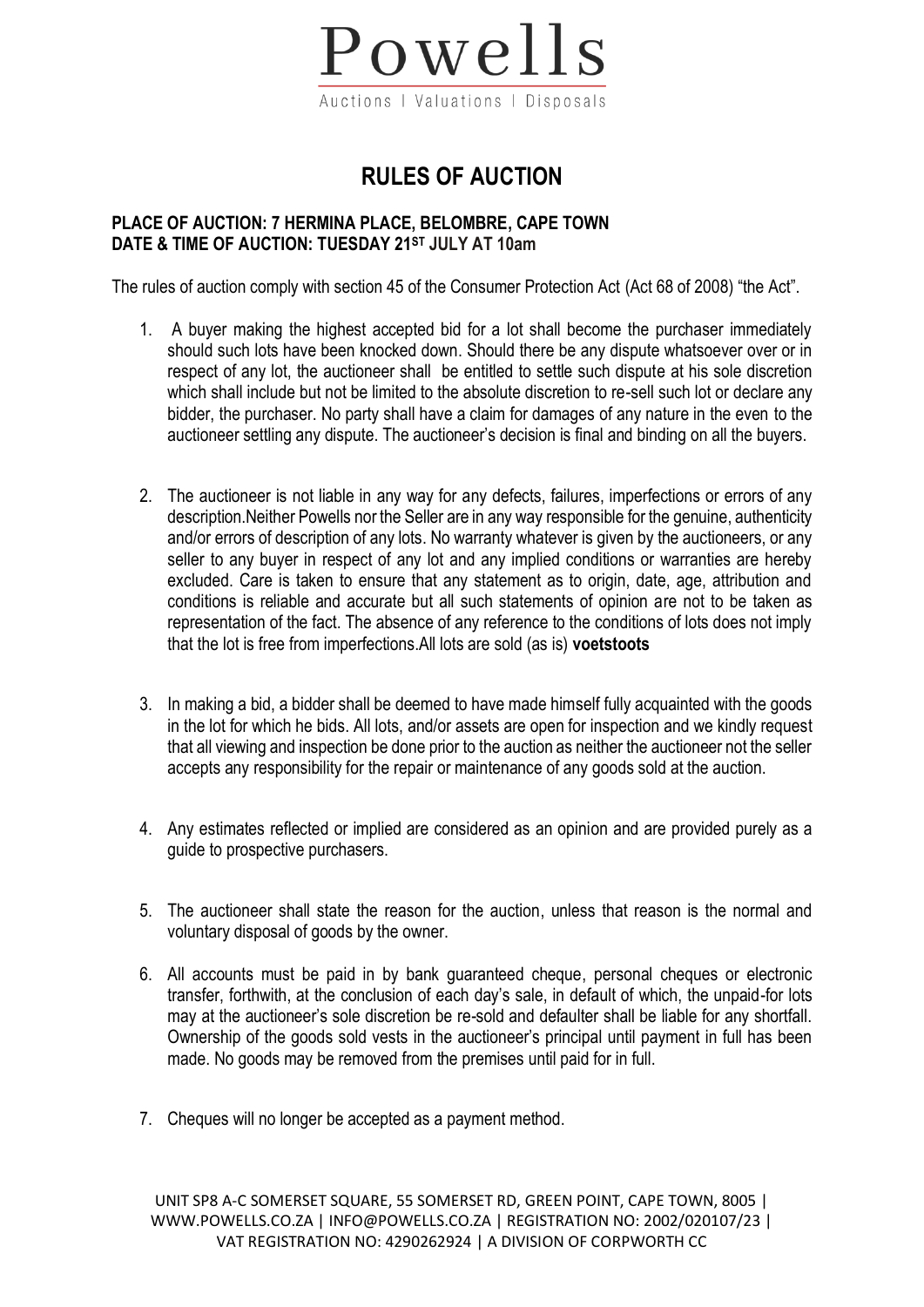

- 8. The auctioneer's vendor roll of sale is final and binding on all buyers.
- 9. The auctioneer reserves the right to regulate the bidding, to withdraw any lot from the sale as instructed by the Seller prior to the commencement of bidding thereon.
- 10. All buyers have to register prior to bidding for any lot on the auction sale, failing which, a bid will not be accepted.
- 11. A person who attends the auction to bid on behalf of another person (e.g.: on behalf of a company) must produce a letter of authority that expressly authorises him or her to bid on behalf of that person.
- 12. Where a person is bidding on behalf of a company a letter of authority must appear on the letterhead of the company and must be accompanied by a certified copy of a resolution authorising him to bid on behalf of the company.
- 13. Every prospective bidder must read the Conditions of Sale and must not bid unless he or she had done so.
- 14. No lots can be sold subject to finance and such a bid will not be accepted so as to prevent disappointment.
- 15. The risk in any goods sold, shall pass to the purchaser immediately when such goods have been knocked down to the purchaser. The purchaser acknowledges that the auctioneer will secure the goods in the same way as any other goods under his control and is not liable in any way for any damage to, or shortfall in, the goods or any goods stolen or destroyed before the purchaser takes delivery of the purchased goods.
- 16. The purchaser shall remove the goods at his sole risk and cost and shall be liable to pay storage costs to the auctioneer, if the goods are not removed within 24 hours once payment has been effected. **ALL GOODS PURCHASED MUST BE PAID FOR AND REMOVED FROM THE PREMISES BY SATURDAY 25TH JULY AT 16:00 ITEMS NOT COLLECTED IN TIME WILL BE REMOVED TO STORAGE AT THE BUYERS EXPENSE. NO EXCEPTIONS**.
- 17. Should legal proceedings be instituted, the auctioneer may in his sole discretion do so, in his own name. The party to the agreement that has contravened the provisions of the Rules hereby agrees to pay costs on the scale as between attorney and client in the event of any litigation with the other party to the agreement, and consents to the jurisdiction of the Magistrate's Court, in terms of Section 45 of Act 32 of 1944, as amended by acknowledges that it is in the sole discretion of the auctioneer to institute action in the High Court.
- 18. Should the purchaser not comply with any of these conditions, the auctioneer shall in addition to any other damages, be entitled to recover from such purchaser, any loss arising from re-sale of

UNIT SP8 A-C SOMERSET SQUARE, 55 SOMERSET RD, GREEN POINT, CAPE TOWN, 8005 | WWW.POWELLS.CO.ZA | INFO@POWELLS.CO.ZA | REGISTRATION NO: 2002/020107/23 | VAT REGISTRATION NO: 4290262924 | A DIVISION OF CORPWORTH CC